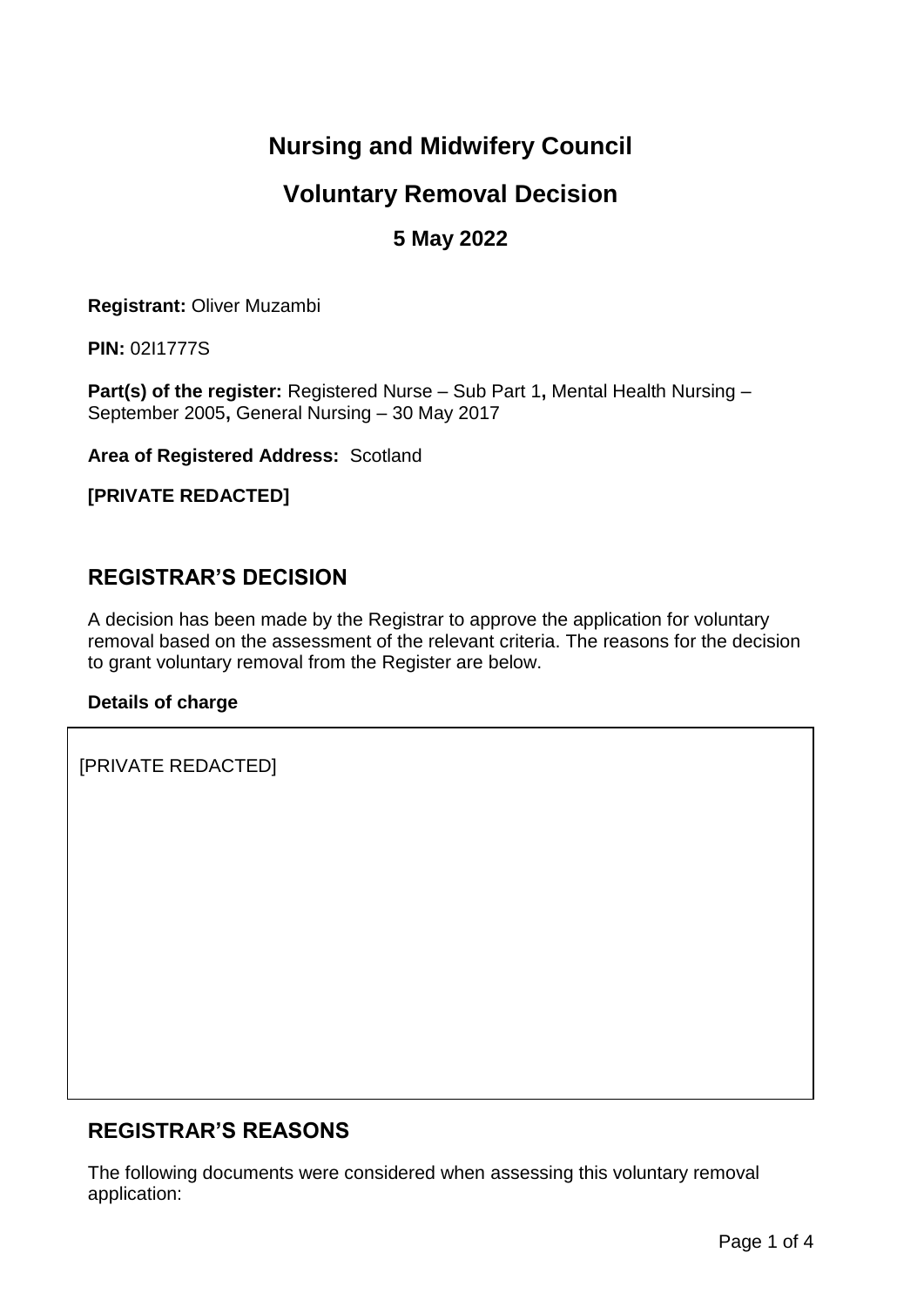- Voluntary removal application form dated 19 April 2022 and supporting documents
- Voluntary removal admission form dated 19 April 2022
- Draft charges
- Regulatory concerns response form dated 11 September 2019
- Regulatory concerns response form dated 25 March 2020
- Case examiner decision letter dated 16 November 2020
- Case management form dated 10 February 2021

#### **Background**

Oliver Muzambi first joined the NMC register in September 2005. In August 2017, he started working at NHS Grampian as a band 5 staff nurse in the Forensic Rehab Unit.

[PRIVATE REDACTED] THE TOLD NHS GRAMPIAN ABOUT THE TOP THIS GRAMPIAN ABOUT THE TOP THIS DURING THE TOP THE TOP THE TOP THE TOP THE TOP THE TOP THE TOP THE TOP THE TOP THE TOP THE TOP THE TOP THE TOP THE TOP THE TOP THE TOP  $P$  and he was fit for the post and had been left with no fit for the post and had been left with no fit  $p$ 

[PRIVATE REDACTED]  $\mathbf{r}$  to calculation out his role because of different, communication with time management, communication

[PRIVATE REDACTED]. On 20 July 2019, NHS Grampian made a referral to raise concerns about Mr Muzambi's fitness to practise.

The concerns about Mr Muzambi's fitness to practise were referred to our case examiners. On 3 November 2020, the case examiners decided there's a case to answer and referred the case to the Fitness to Practise Committee. Mr Muzambi's practice is currently restricted by an interim suspension order.

wasn't successful in achieving successful in achieving significant improvement. Mr Muzambi attended a number a

On 19 April 2022, Mr Muzambi completed an application for voluntary removal from the NMC register. Our guidance explains that we need to carefully consider the following things in deciding whether to grant application for voluntary removal:

- Whether the regulatory concerns have been accepted by the nurse, midwife, or nursing associate,
- The public interest in the case being dealt with by the Fitness to Practise Committee,
- The interests of the nurse, midwife, or nursing associate,
- Any comments received from the maker of the allegation.

#### **Acceptance of the regulatory concerns**

Mr Muzambi's application for voluntary removal contains a signed declaration that he accepts the concerns about his fitness to practise and that his fitness to practise is impaired. He's also provided a signed voluntary removal admissions form and a statement dated April 2022 confirming the same.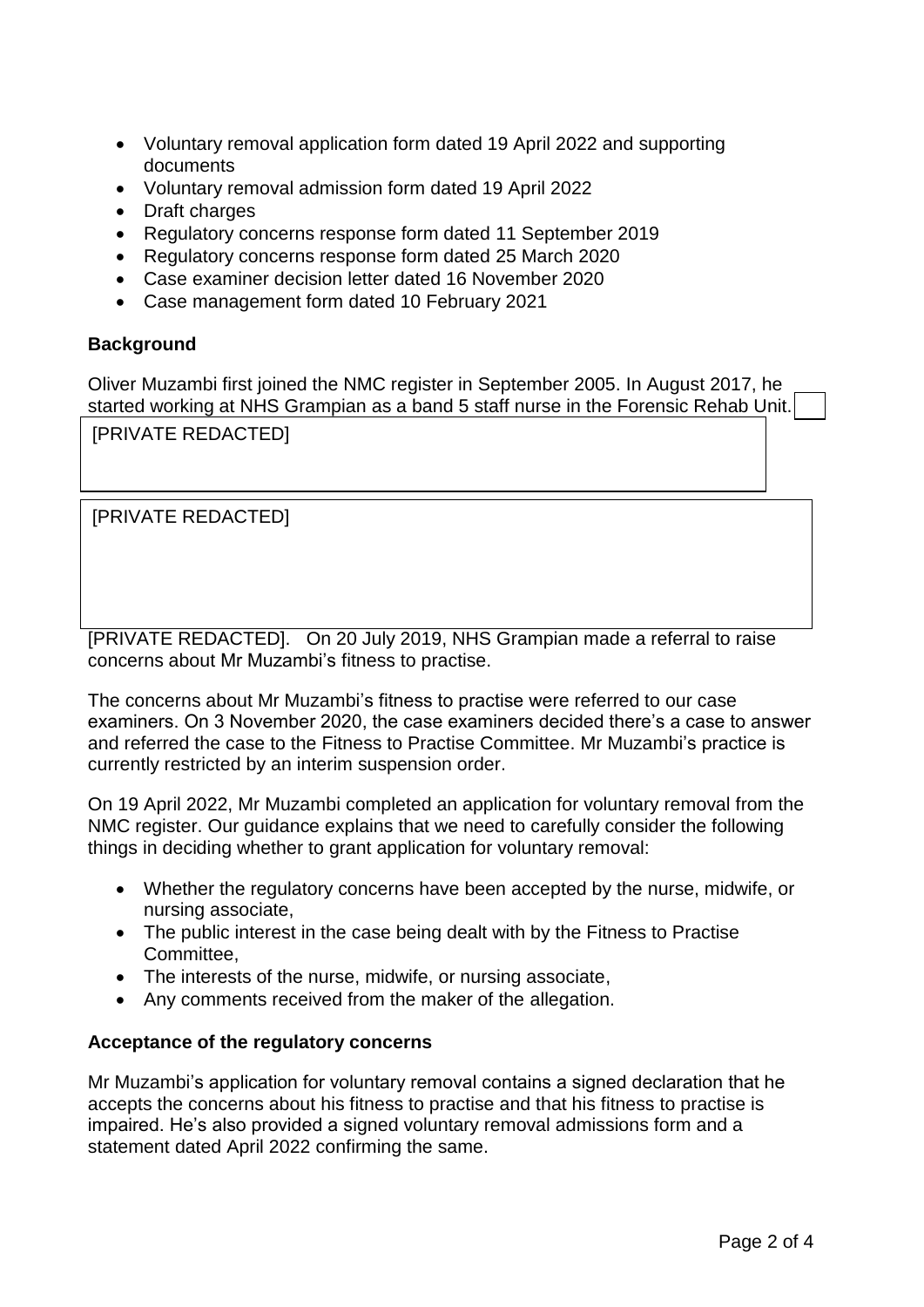| [PRIVATE REDACTED] |
|--------------------|
| [PRIVATE REDACTED] |
|                    |
|                    |
|                    |
|                    |

In light of Mr Muzambi's signed declarations and supporting statement, I'm satisfied that he accepts the concerns about his fitness to practise.

#### **Public interest**

When a nurse, midwife, or nursing associate is removed from the register through voluntary removal, the public is immediately protected from the risk of future harm. However, our guidance says more serious concerns where the nurse, midwife, or nursing associate's conduct is fundamentally incompatible with continued registration aren't suitable for voluntary removal. This is because there's a public interest in these matters being dealt with by the Fitness to Practise Committee.

One of the key factors when weighing up the public interest of a case is seriousness of the concerns and whether they require us take regulatory action in the public interest, to promote public confidence or uphold standards. The concerns in this case are the kinds of concerns that could result in harm to patients but they wouldn't require us to take regulatory action solely to maintain public confidence or uphold standards.

 $\lbrack$  [PRIVATE REDACTED] about  $\lbrack$ 

[PRIVATED REDACTED] the nurse, midwife, or nursing associate accepts that their fitness to practise is

#### [PRIVATE REDACTED] This case is unrelated conduct is a serious version of the Mr Muzambi is case. Having read M April 2022 statement, I'm satisfied he accepts that his fitness that his fitness to practice is impaired as a

[PRIVATE REDACTED] For these reason, I don't consider the public interest requires the matter to be considered in full by a Fitness to Practise Committee panel.

#### **Interests of the nurse, midwife or nursing associate**

Mr Muzambi's voluntary removal application contains a signed declaration confirming his intention to stop practising. [PRIVATE REDACTED]